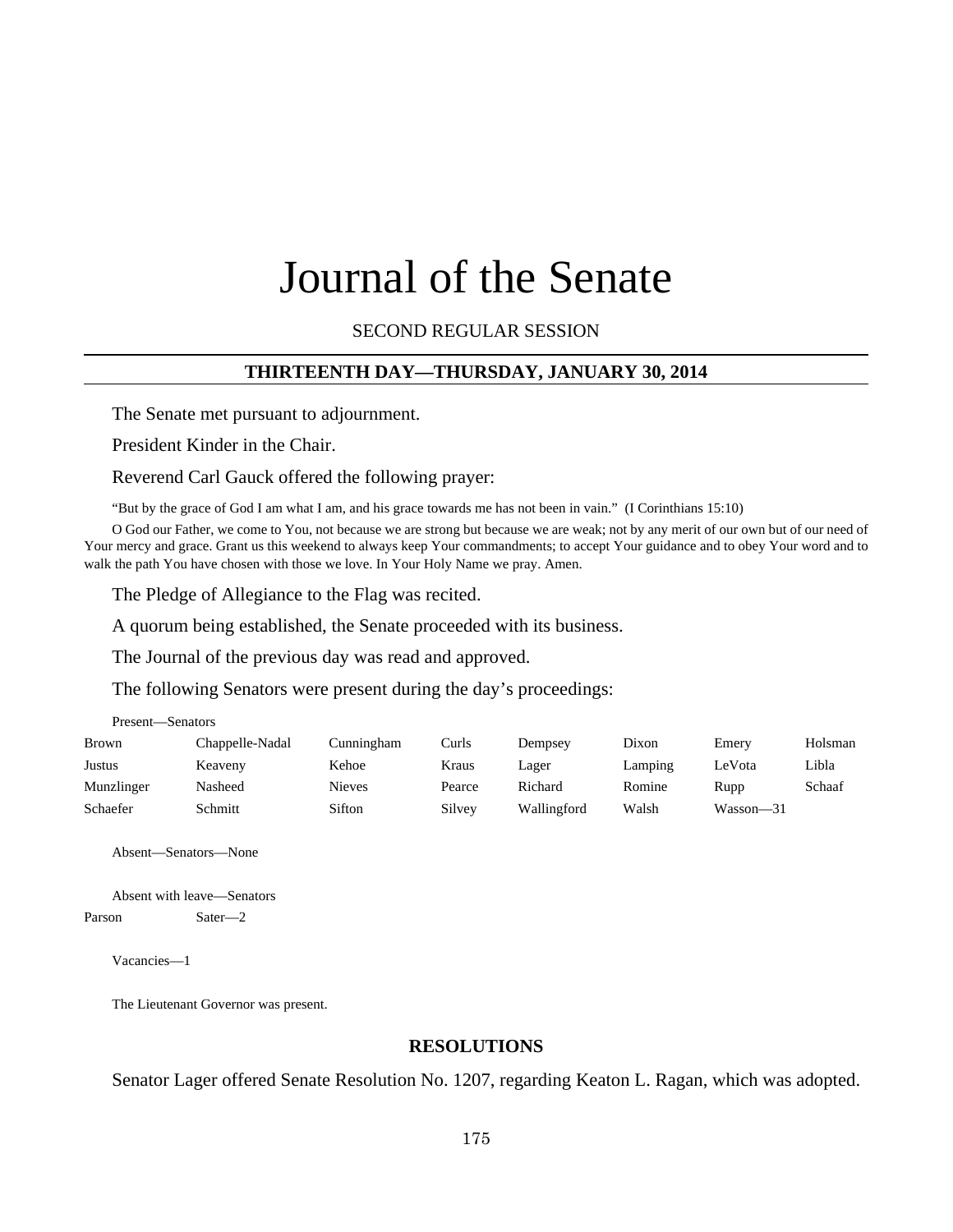Senator Justus offered Senate Resolution No. 1208, regarding Lincoln County Medical Center, which was adopted.

Senator Cunningham offered Senate Resolution No. 1209, regarding Teresa J. Cardwell, Seymour, which was adopted.

Senator Cunningham offered Senate Resolution No. 1210, regarding Thomas E. Roam, which was adopted.

On behalf of Senator Sater, Senator Richard offered Senate Resolution No. 1211, regarding Alethea Goodman, Mount Vernon, which was adopted.

On behalf of Senator Sater, Senator Richard offered Senate Resolution No. 1212, regarding the Sixtyfifth Wedding Anniversary of Mr. and Mrs. Alfred Holt, Kimberling City, which was adopted.

On behalf of Senator Sater, Senator Richard offered Senate Resolution No. 1213, regarding Forsyth Hardware, which was adopted.

On behalf of Senator Sater, Senator Richard offered Senate Resolution No. 1214, regarding Dan Guy, Forsyth, which was adopted.

# **INTRODUCTION OF BILLS**

The following Bills were read the 1st time and ordered printed:

**SB 804**–By Schaaf.

An Act to repeal sections 536.010 and 546.720, RSMo, and to enact in lieu thereof two new sections relating to the death penalty.

# **SB 805**–By Justus.

An Act to repeal section 431.056, RSMo, and to enact in lieu thereof one new section relating to foster children contracting for automobile insurance.

**SB 806**–By LeVota.

An Act to repeal sections 143.106, 143.111, 143.151, and 143.171, RSMo, and to enact in lieu thereof three new sections relating to income taxes.

**SB 807**–By LeVota and Curls.

An Act to repeal section 610.140, RSMo, and to enact in lieu thereof one new section relating to the expungement of certain criminal records.

## **SB 808**–By Wasson.

An Act to repeal section 337.643, RSMo, and to enact in lieu thereof one new section relating to master social work practice.

## **SB 809**–By Wasson.

An Act to repeal sections 327.011, 327.031, 327.041, 327.051, 327.076, 327.081, 327.091, 327.101, 327.106, 327.131, 327.141, 327.151, 327.161, 327.171, 327.172, 327.181, 327.191, 327.221, 327.231, 327.241, 327.251, 327.261, 327.271, 327.272, 327.312, 327.313, 327.314, 327.321, 327.331, 327.341,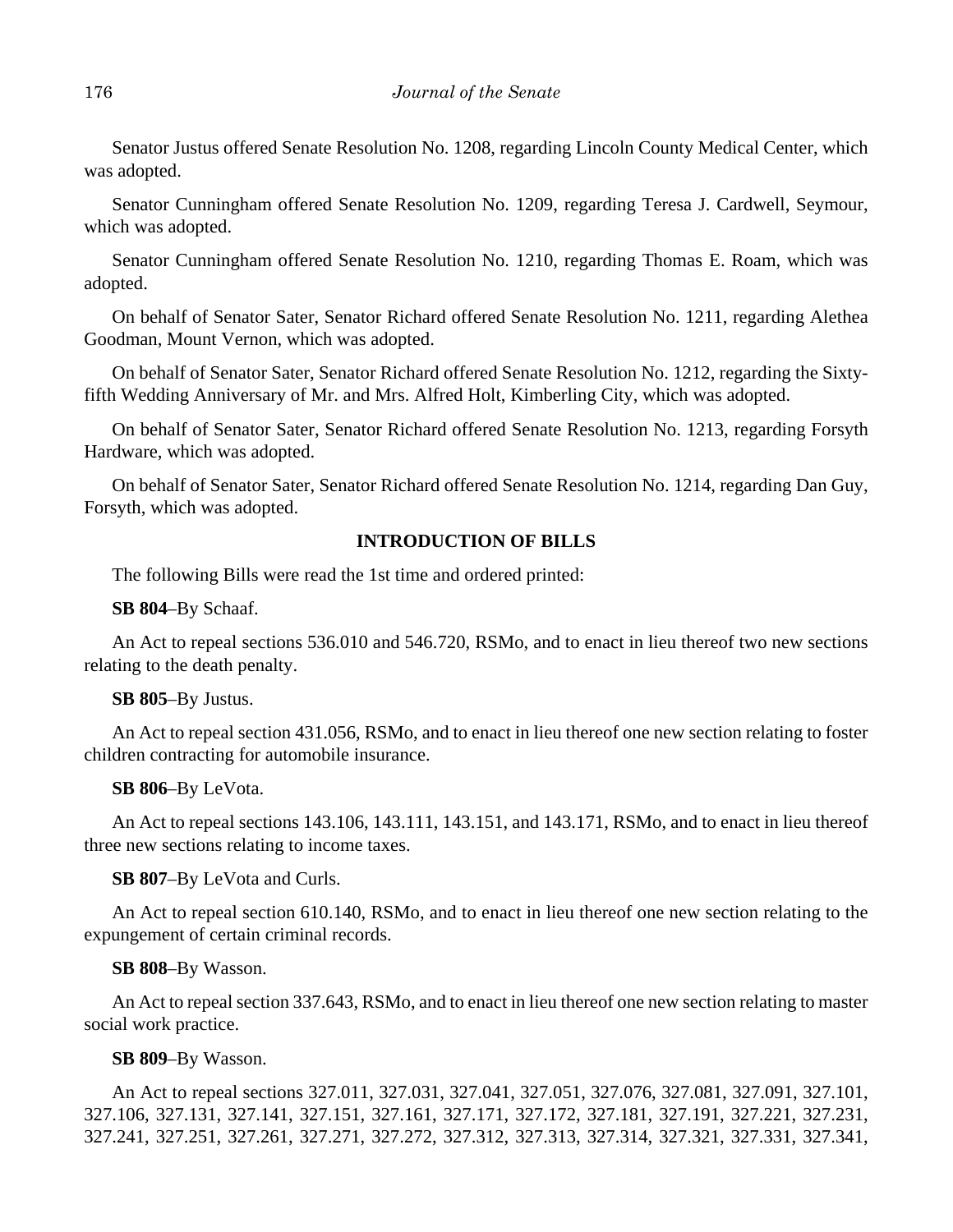327.351, 327.381, 327.391, 327.392, 327.401, 327.411, 327.421, 327.442, 327.451, 327.461, 327.600, 327.603, 327.607, 327.612, 327.615, 327.617, 327.619, 327.621, 327.622, 327.623, 327.629, 327.630, 327.631, 327.635, RSMo, and to enact in lieu thereof fifty-one new sections relating to licensure by the board for architects, professional engineers, professional land surveyors and professional landscape architects, with an existing penalty provision.

# **SB 810**–By Holsman.

An Act to repeal section 302.080, RSMo, and to enact in lieu thereof one new section relating to exempting certain railroad crew members from the state driver's licensing law.

## **SB 811**–By Schaaf.

An Act to amend chapter 191, RSMo, by adding thereto one new section relating to the use of investigational drugs, with a penalty provision.

Senator Munzlinger requested unanimous consent of the Senate to withdraw **SB 747**, which request was granted.

## **RESOLUTIONS**

Senator Richard moved that **SR 1205** be taken up for adoption, which motion prevailed.

On motion of Senator Richard, **SR 1205** was adopted.

# **REPORTS OF STANDING COMMITTEES**

Senator Dempsey, Chairman of the Committee on Gubernatorial Appointments, submitted the following reports, reading of which was waived:

Mr. President: Your Committee on Gubernatorial Appointments, to which were referred the following appointments and reappointments, begs leave to report that it has considered the same and recommends that the Senate do give its advice and consent to the following:

Sara Nell Lampe, Democrat, as a member of the Missouri Commission on Human Rights;

Also,

Daniel Hall, Democrat, as a member of the Public Service Commission;

Also,

Morris Heitman, Republican, as a member of the Missouri Agricultural and Small Business Development Authority;

Also,

Carolyn Gail Vasterling, as Director of the Department of Health and Senior Services;

Also,

Michael Larsen, Democrat, as a member of the Land Reclamation Commission;

Also,

Kenneth Markwell and John Szturo, as members of the Board of Geologist Registration;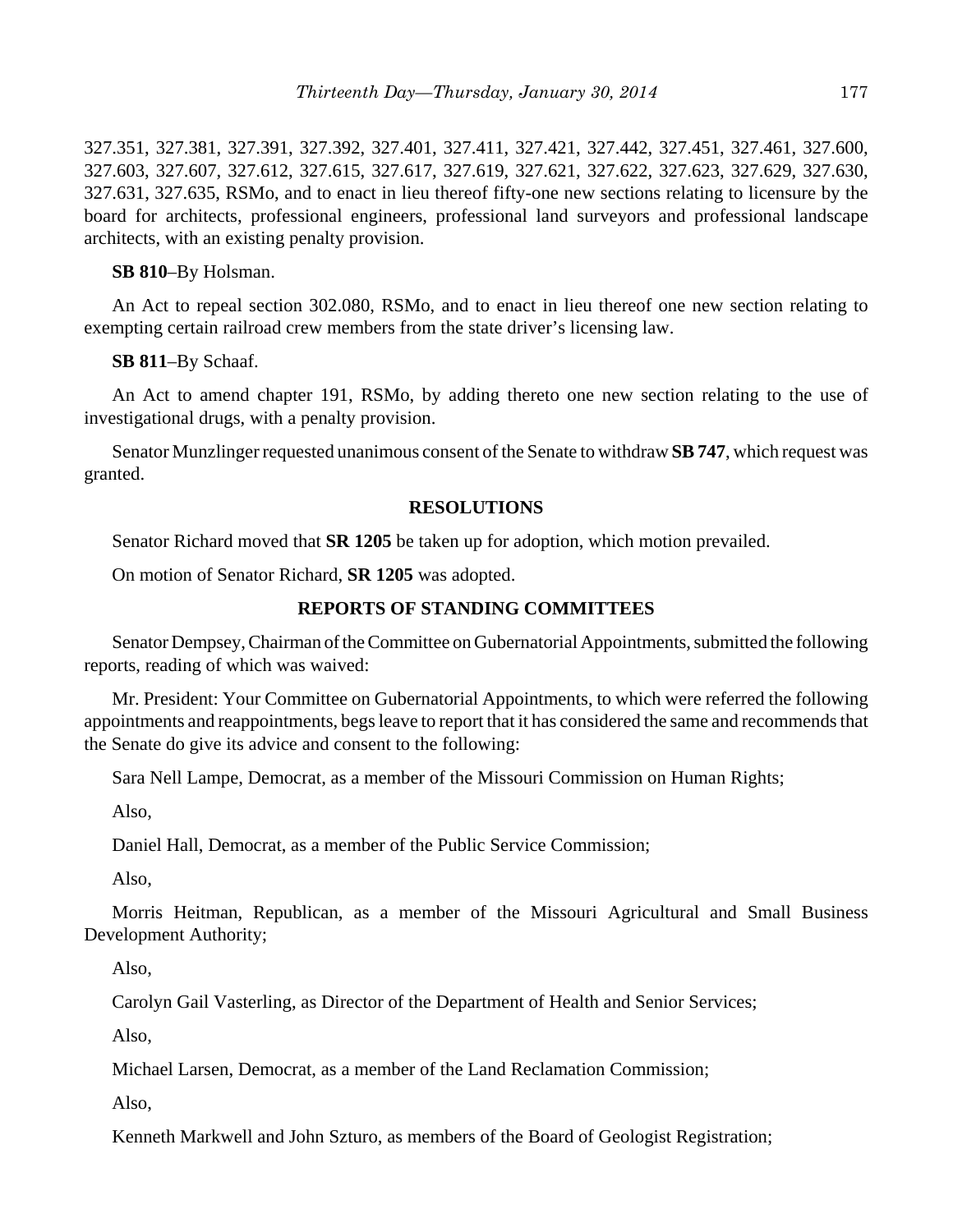Also,

Linda Hosman, Michelle Martin and Karen J. Anderson, as members of the Missouri State Foster Care and Adoption Board;

Also,

Gene A. Forrester, as a member of the Missouri Electronic Prior Authorization Committee;

Also,

Sandra Wedewer, as a member of the Missouri State Board of Accountancy;

Also,

Paul Williams, as a member of the Crime Laboratory Review Commission;

Also,

Ellen M. Burkemper and Terri R. Marty, as members of the State Committee for Social Workers;

Also,

John P. King, Republican, as a member and John W. Maupin, Republican, as a member and Secretary of the Saint Louis County Board of Election Commissioners;

Also,

Tracy Flanigan and Virginia L. Fry, Republicans, as members of the Missouri Southern State University Board of Governors;

Also,

John M. Miles, Democrat, as a member of the Jackson County Sports Complex Authority;

Also,

Joseph G. McCulloch, Democrat, as a member of the St. Charles County Convention & Sports Facilities Authority; and

Harry Ralph Gaw, Democrat, as a member of the State Soil and Water Districts Commission.

Senator Dempsey requested unanimous consent of the Senate to vote on the above reports in one motion. There being no objection, the request was granted.

Senator Dempsey moved that the committee reports be adopted, and the Senate do give its advice and consent to the above appointments and reappointments, which motion prevailed.

President Pro Tem Dempsey assumed the Chair.

Senator Lager, Chairman of the Committee on Commerce, Consumer Protection, Energy and the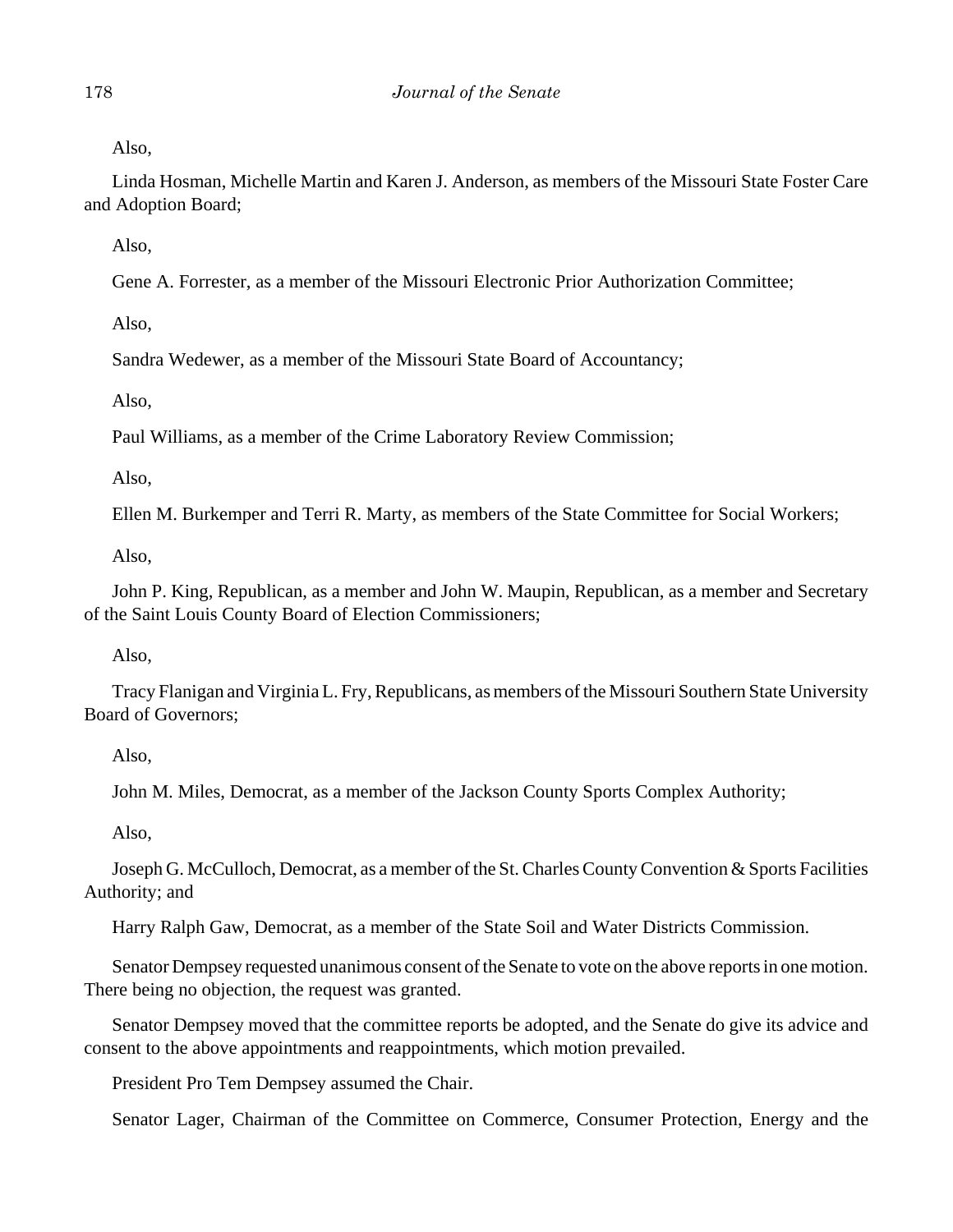Environment, submitted the following reports:

Mr. President: Your Committee on Commerce, Consumer Protection, Energy and the Environment, to which was referred **SB 649**, begs leave to report that it has considered the same and recommends that the bill do pass.

## Also,

Mr. President: Your Committee on Commerce, Consumer Protection, Energy and the Environment, to which was referred **SB 650**, begs leave to report that it has considered the same and recommends that the Senate Committee Substitute, hereto attached, do pass.

## Also,

Mr. President: Your Committee on Commerce, Consumer Protection, Energy and the Environment, to which was referred **SB 651**, begs leave to report that it has considered the same and recommends that the Senate Committee Substitute, hereto attached, do pass.

## Also,

Mr. President: Your Committee on Commerce, Consumer Protection, Energy and the Environment, to which was referred **SB 652**, begs leave to report that it has considered the same and recommends that the bill do pass.

# Also,

Mr. President: Your Committee on Commerce, Consumer Protection, Energy and the Environment, to which was referred **SB 653**, begs leave to report that it has considered the same and recommends that the Senate Committee Substitute, hereto attached, do pass.

Senator Nieves, Chairman of the Committee on General Laws, submitted the following report:

Mr. President: Your Committee on General Laws, to which was referred **SB 613**, begs leave to report that it has considered the same and recommends that the Senate Committee Substitute, hereto attached, do pass.

Senator Munzlinger, Chairman of the Committee on Agriculture, Food Production and Outdoor Resources, submitted the following reports:

Mr. President: Your Committee on Agriculture, Food Production and Outdoor Resources, to which was referred **SB 506**, begs leave to report that it has considered the same and recommends that the bill do pass and be placed on the Consent Calendar.

## Also,

Mr. President: Your Committee on Agriculture, Food Production and Outdoor Resources, to which was referred **SB 591**, begs leave to report that it has considered the same and recommends that the bill do pass and be placed on the Consent Calendar.

Senator Wasson, Chairman of the Committee on Financial and Governmental Organizations and Elections, submitted the following report:

Mr. President: Your Committee on Financial and Governmental Organizations and Elections, to which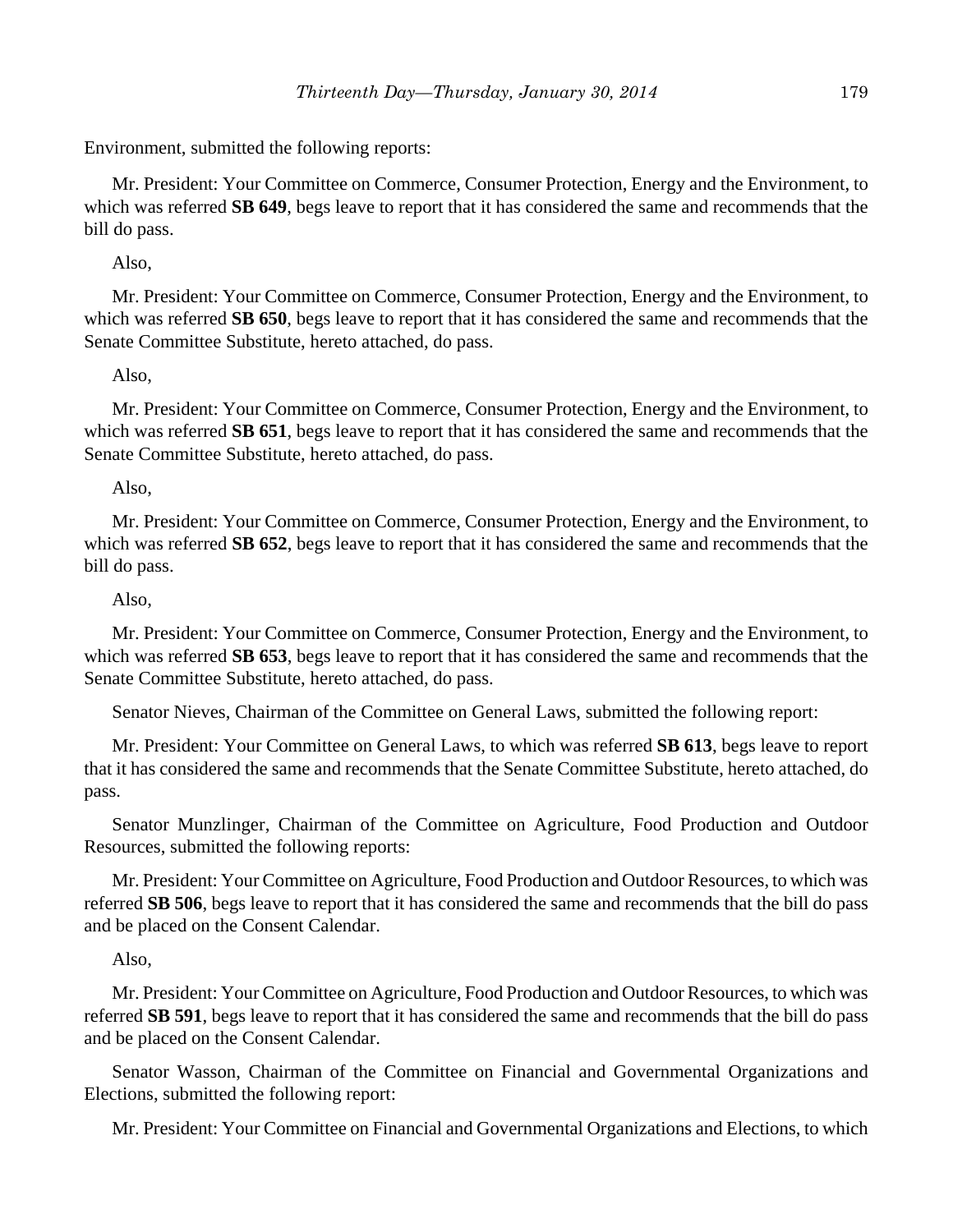was referred **SB 630**, begs leave to report that it has considered the same and recommends that the Senate Committee Substitute, hereto attached, do pass and be placed on the Consent Calendar.

Senator Brown, Chairman of the Committee on Veterans' Affairs and Health, submitted the following report:

Mr. President: Your Committee on Veterans' Affairs and Health, to which was referred **SB 639**, begs leave to report that it has considered the same and recommends that the Senate Committee Substitute, hereto attached, do pass and be placed on the Consent Calendar.

## **MESSAGES FROM THE GOVERNOR**

The following messages were received from the Governor, reading of which was waived:

GOVERNOR OF MISSOURI JEFFERSON CITY 65102

January 29, 2014

To the Senate of the 97<sup>th</sup> General Assembly of the State of Missouri:

I have the honor to transmit to you herewith for your advice and consent the following appointment:

David Gatto, 2758 Joyceridge Drive, Chesterfield, Saint Louis County, Missouri 63017, as a member of the Advisory Commission for Physician Assistants, for a term ending March 27, 2015, and until his successor is duly appointed and qualified; vice, Anitra L. Nevels, term expired.

> Respectfully submitted, Jeremiah W. (Jay) Nixon Governor

Also,

## GOVERNOR OF MISSOURI JEFFERSON CITY 65102

January 29, 2014

To the Senate of the 97<sup>th</sup> General Assembly of the State of Missouri:

I have the honor to transmit to you herewith for your advice and consent the following appointment:

Kenneth Grissom, 1267 Fenton Meadow Court, Fenton, Saint Louis County, Missouri 63026, as a member of the Board of Boiler and Pressure Vessel Rules, for a term ending September 28, 2017, and until his successor is duly appointed and qualified; vice, Virgil L. Belfi, term expired.

> Respectfully submitted, Jeremiah W. (Jay) Nixon Governor

Also,

## GOVERNOR OF MISSOURI JEFFERSON CITY 65102

January 29, 2014

To the Senate of the 97<sup>th</sup> General Assembly of the State of Missouri:

I have the honor to transmit to you herewith for your advice and consent the following appointment: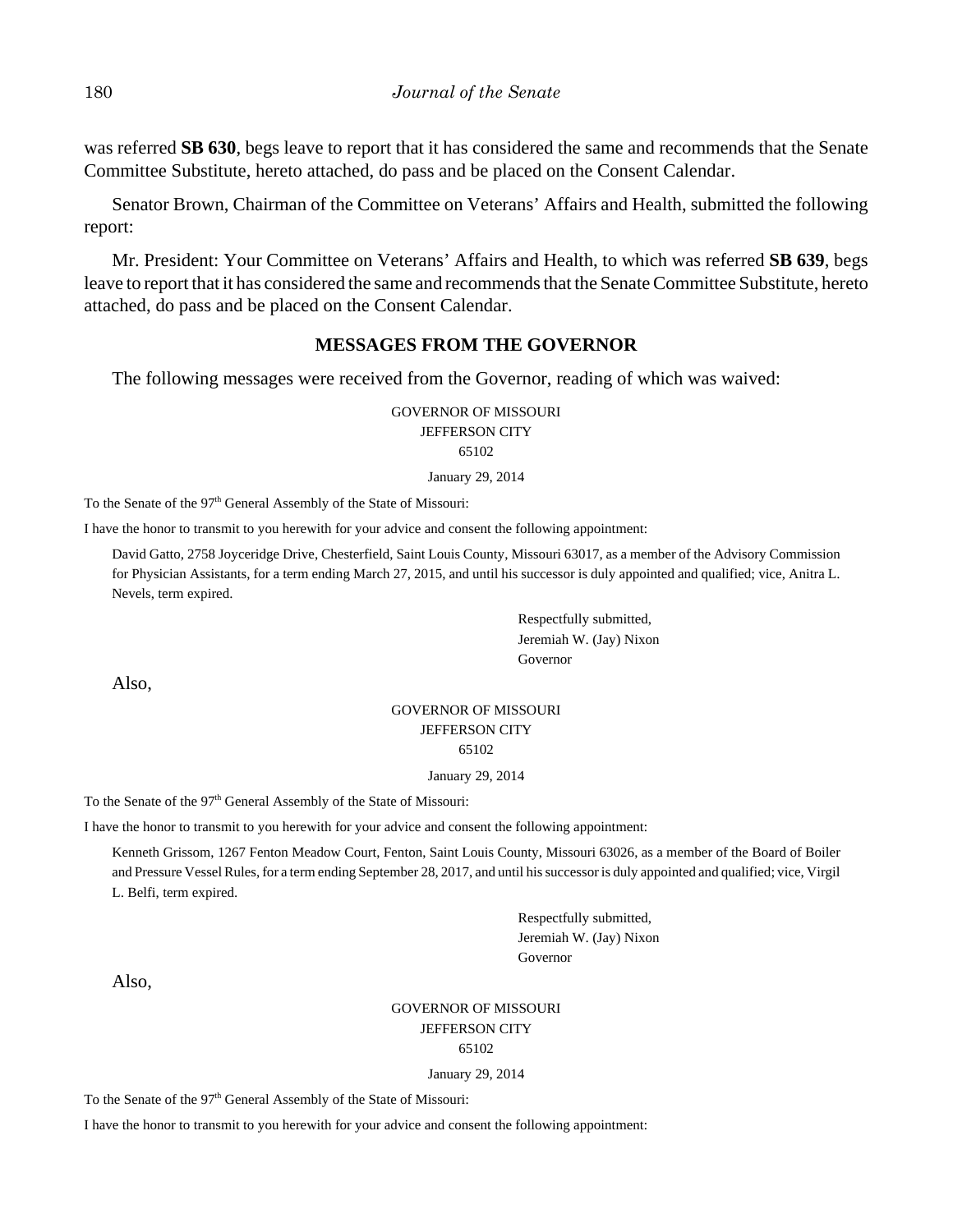Karen Pohlman Hess, Republican, 16025 South JD Sapp Road, Hartsburg, Boone County, Missouri 65039, as a member of the State Board of Podiatric Medicine, for a term ending July 1, 2014, and until her successor is duly appointed and qualified; vice, Lois Riney, term expired.

> Respectfully submitted, Jeremiah W. (Jay) Nixon Governor

Also,

## GOVERNOR OF MISSOURI JEFFERSON CITY 65102

January 29, 2014

To the Senate of the 97<sup>th</sup> General Assembly of the State of Missouri:

I have the honor to transmit to you herewith for your advice and consent the following appointment:

Martha John, 2011 North Country Club Drive, Columbia, Boone County, Missouri 65201, as a member of the Missouri Board for Architects, Professional Engineers, Professional Land Surveyors and Landscape Architects, for a term ending September 30, 2016, and until her successor is duly appointed and qualified; vice, Kathy W. Achelpohl, term expired.

> Respectfully submitted, Jeremiah W. (Jay) Nixon Governor

Also,

# GOVERNOR OF MISSOURI JEFFERSON CITY 65102

January 29, 2014

To the Senate of the 97<sup>th</sup> General Assembly of the State of Missouri:

I have the honor to transmit to you herewith for your advice and consent the following appointment:

Stacey L. Karns, 35359 West State Highway ZZ, New Hampton, Harrison County, Missouri 64471, as a member of the Advisory Commission for Physician Assistants, for a term ending March 27, 2016, and until her successor is duly appointed and qualified; vice, Stacey L. Karns, reappointed.

> Respectfully submitted, Jeremiah W. (Jay) Nixon Governor

Also,

# GOVERNOR OF MISSOURI JEFFERSON CITY 65102

January 29, 2014

To the Senate of the 97<sup>th</sup> General Assembly of the State of Missouri:

I have the honor to transmit to you herewith for your advice and consent the following appointment:

Terrence G. Klamet, Democrat, 1849 Shiloh Valley Drive, Wildwood, Saint Louis County, Missouri 63005, as a member of the State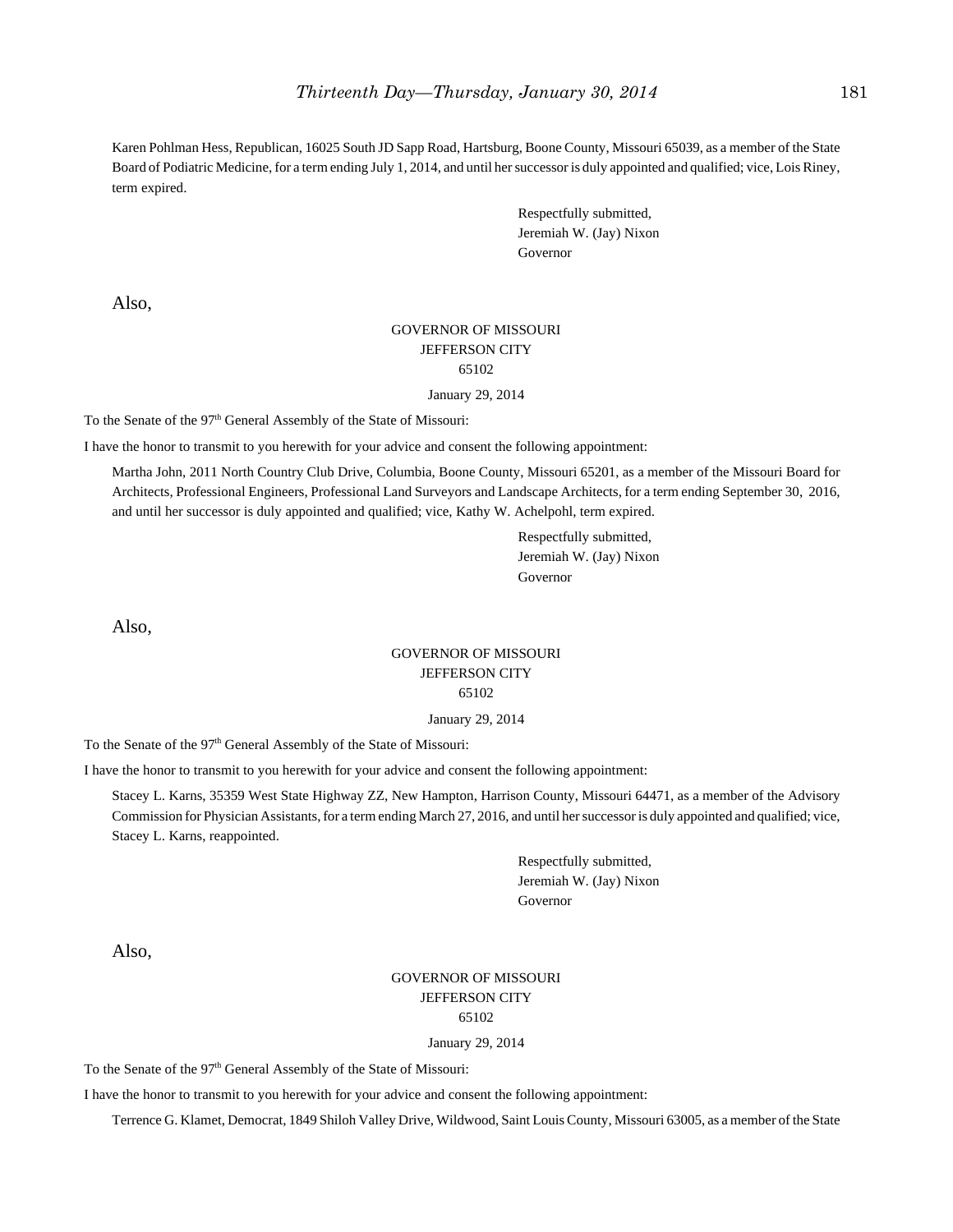Board of Podiatric Medicine, for a term ending July 1, 2017, and until his successor is duly appointed and qualified; vice, Terrence G. Klamet, reappointed.

> Respectfully submitted, Jeremiah W. (Jay) Nixon Governor

Also,

# GOVERNOR OF MISSOURI JEFFERSON CITY 65102

January 29, 2014

To the Senate of the 97<sup>th</sup> General Assembly of the State of Missouri:

I have the honor to transmit to you herewith for your advice and consent the following appointment:

Laura Noren, 2412 Meadowlark Lane, Columbia, Boone County, Missouri 65201, as a member of the Missouri State Board of Nursing, for a term ending June 1, 2016, and until her successor is duly appointed and qualified; vice, Aubrey F. Moncrief, term expired.

> Respectfully submitted, Jeremiah W. (Jay) Nixon Governor

Also,

#### GOVERNOR OF MISSOURI JEFFERSON CITY 65102

January 29, 2014

To the Senate of the 97<sup>th</sup> General Assembly of the State of Missouri:

I have the honor to transmit to you herewith for your advice and consent the following appointment:

Michael Popp, 5350 Northeast 96<sup>th</sup> Street, Kansas City, Clay County, Missouri 64156, as a member of the Missouri Board for Architects, Professional Engineers, Professional Land Surveyors and Landscape Architects, for a term ending September 30, 2015, and until his successor is duly appointed and qualified; vice, Kenneth M. Frashier, term expired.

> Respectfully submitted, Jeremiah W. (Jay) Nixon Governor

Also,

# GOVERNOR OF MISSOURI JEFFERSON CITY 65102

January 29, 2014

To the Senate of the 97<sup>th</sup> General Assembly of the State of Missouri:

I have the honor to transmit to you herewith for your advice and consent the following appointment:

Melody Ann Smith, Republican, 4801 Wilshire Drive North, Saint Joseph, Buchanan County, Missouri 64506, as a member of the Missouri Commission on Human Rights, for a term ending April 1, 2018, and until her successor is duly appointed and qualified; vice, Daniel E. Champion, term expired.

> Respectfully submitted, Jeremiah W. (Jay) Nixon Governor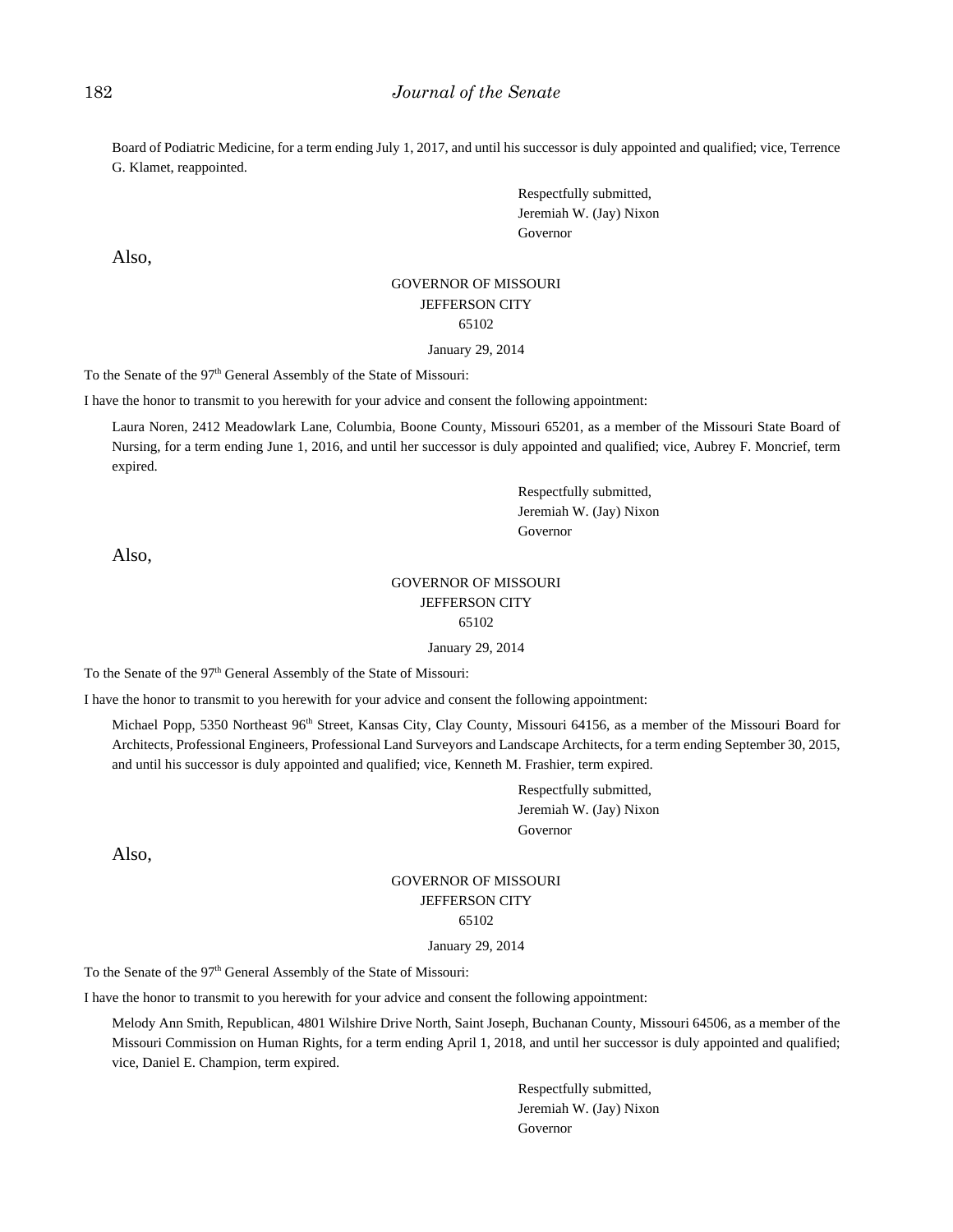Also,

# GOVERNOR OF MISSOURI JEFFERSON CITY 65102

January 29, 2014

To the Senate of the 97<sup>th</sup> General Assembly of the State of Missouri:

I have the honor to transmit to you herewith for your advice and consent the following appointment:

Mariea Snell, 808 East Pacific, Saint Louis, Saint Louis County, Missouri 63119, as a member of the Missouri State Board of Nursing, for a term ending June 1, 2017, and until her successor is duly appointed and qualified; vice, Mariea Snell, reappointed.

> Respectfully submitted, Jeremiah W. (Jay) Nixon Governor

Also,

# GOVERNOR OF MISSOURI JEFFERSON CITY 65102

January 29, 2014

To the Senate of the 97<sup>th</sup> General Assembly of the State of Missouri:

I have the honor to transmit to you herewith for your advice and consent the following appointment:

Alyson C. Speed, 2805 West Rollins Road Apartment 5, Columbia, Boone County, Missouri 65203, as a member of the Missouri State Board of Nursing, for a term ending June 1, 2016, and until her successor is duly appointed and qualified; vice, Irene Coco-Bell, term expired.

> Respectfully submitted, Jeremiah W. (Jay) Nixon Governor

President Pro Tem Dempsey referred the above appointments to the Committee on Gubernatorial Appointments.

## **SENATE BILLS FOR PERFECTION**

Senator Dixon moved that **SB 507**, with **SS** and **SA 4** (pending), be called from the Informal Calendar and again taken up for perfection, which motion prevailed.

**SA 4** was again taken up.

At the request of Senator Sifton, the above amendment was withdrawn.

Senator Justus offered **SA 5**:

#### SENATE AMENDMENT NO. 5

Amend Senate Substitute for Senate Bill No. 507, Page 7, Section 32.010, Line 4, by inserting at the end of said line the following: "**During any period of time in which the governor has appointed a director and submitted such person to the senate for its advice and consent, the thirty day period for the acting director under this subsection shall toll.**"; and

Further amend said bill, page 9, section 37.010, line 11, by inserting at the end of said line the following: "**During any period of time in which the governor has appointed a director and submitted such person**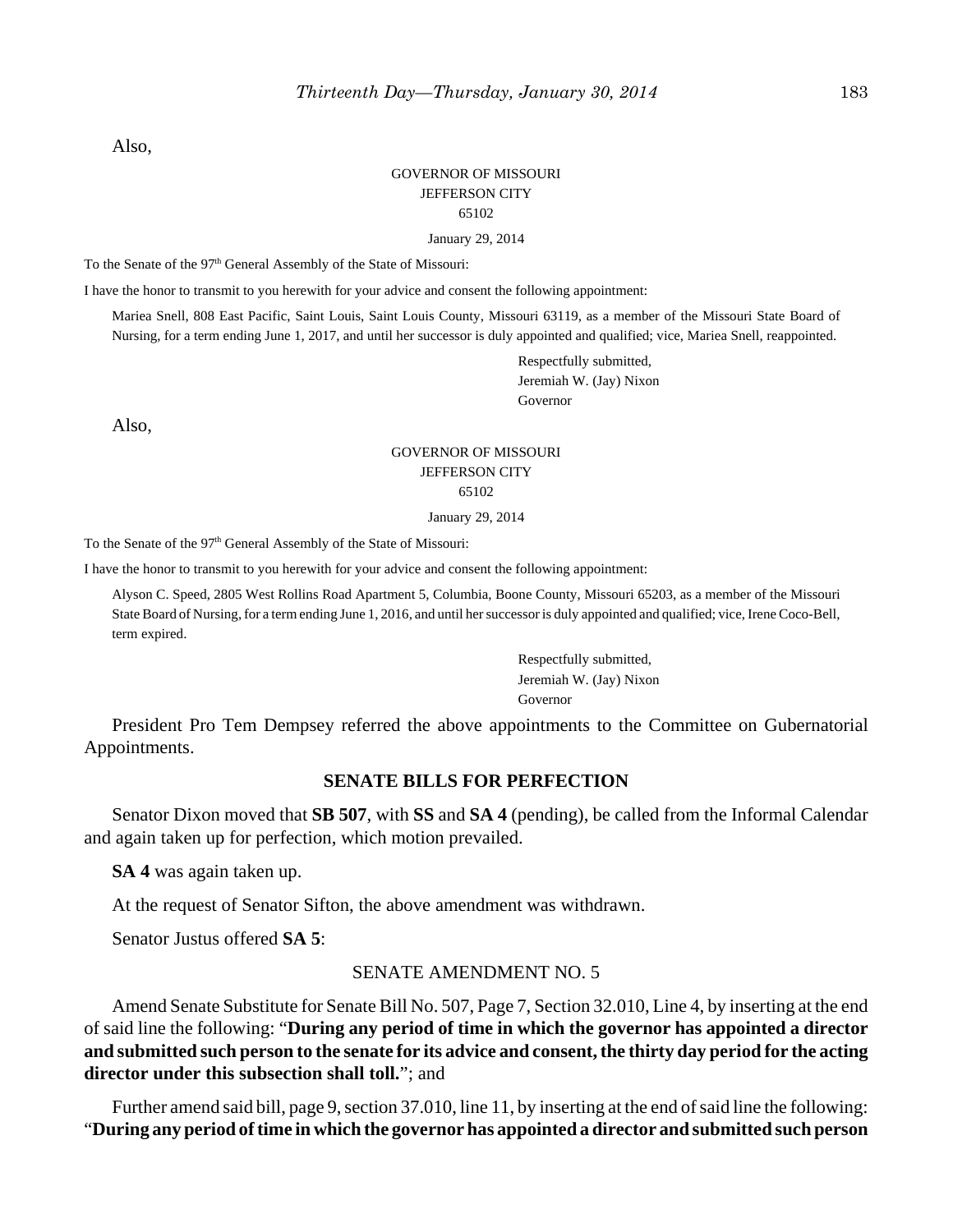**to the senate for its advice and consent, the thirty day period for the acting director under this subsection shall toll.**"; and

Further amend said bill, page 14, section 192.007, line 14, by inserting at the end of said line the following: "**During any period of time in which the governor has appointed a director and submitted such person to the senate for its advice and consent, the thirty day period for the acting director under this subsection shall toll.**"; and

Further amend said bill, page 16, section 217.035, line 25, by inserting at the end of said line the following: "**During any period of time in which the governor has appointed a director and submitted such person to the senate for its advice and consent, the thirty day period for the acting director under this subsection shall toll.**"; and

Further amend said bill, page 18, section 261.010, line 15, by inserting at the end of said line the following: "**During any period of time in which the governor has appointed a director and submitted such person to the senate for its advice and consent, the thirty day period for the acting director under this subsection shall toll.**"; and

Further amend said bill, page 20, section 286.005, line 25, by inserting at the end of said line the following: "**During any period of time in which the governor has appointed a director and submitted such person to the senate for its advice and consent, the thirty day period for the acting director under this subsection shall toll.**"; and

Further amend said bill, page 27, section 374.020, line 20, by inserting at the end of said line the following: "**During any period of time in which the governor has appointed a director and submitted such person to the senate for its advice and consent, the thirty day period for the acting director under this subsection shall toll.**"; and

Further amend said bill, page 29, section 620.010, line 14, by inserting at the end of said line the following: "**During any period of time in which the governor has appointed a director and submitted such person to the senate for its advice and consent, the thirty day period for the acting director under this subsection shall toll.**"; and

Further amend said bill, page 33, section 640.010, line 23, by inserting at the end of said line the following: "**During any period of time in which the governor has appointed a director and submitted such person to the senate for its advice and consent, the thirty day period for the acting director under this subsection shall toll.**"; and

Further amend said bill, page 37, section 650.005, line 19, by inserting at the end of said line the following: "**During any period of time in which the governor has appointed a director and submitted such person to the senate for its advice and consent, the thirty day period for the acting director under this subsection shall toll.**"; and

Further amend said bill, page 42, section 660.010, line 23, by inserting at the end of said line the following: "**During any period of time in which the governor has appointed a director and submitted such person to the senate for its advice and consent, the thirty day period for the acting director under this subsection shall toll.**".

Senator Justus moved that the above amendment be adopted, which motion prevailed.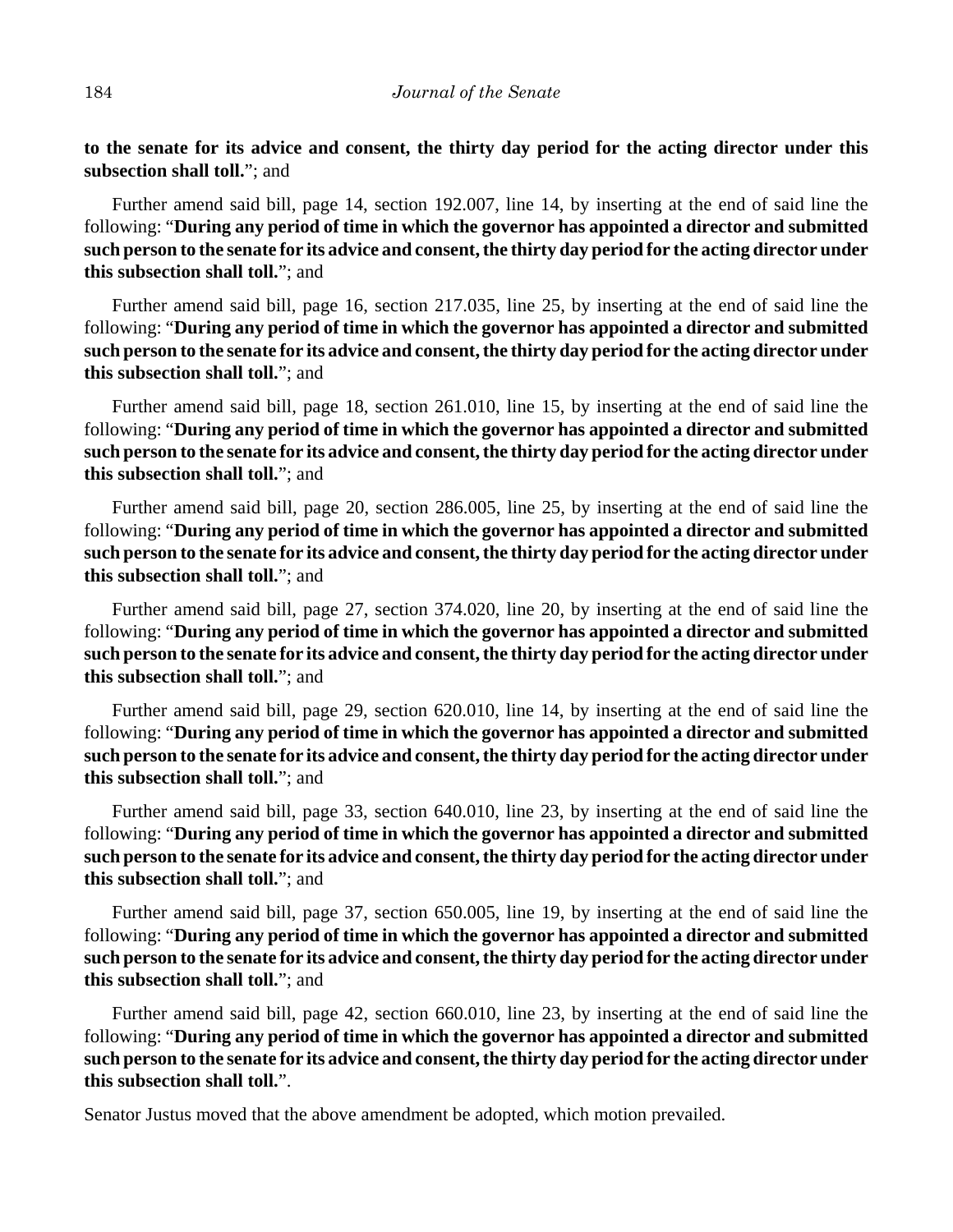Senator Dixon moved that **SS** for **SB 507**, as amended, be adopted, which motion prevailed.

On motion of Senator Dixon, **SS** for **SB 507**, as amended, was declared perfected and ordered printed.

Senator Schmitt assumed the Chair.

# **SECOND READING OF SENATE BILLS**

The following Bills and Joint Resolutions were read the 2nd time and referred to the Committees indicated:

- **SB 669**––Veterans' Affairs and Health.
- **SB 670**—Transportation and Infrastructure.
- **SB 671**––Agriculture, Food Production and Outdoor Resources.
- **SB 672**––Jobs, Economic Development and Local Government.
- **SB 673**––Governmental Accountability and Fiscal Oversight.
- **SB 674**—Governmental Accountability and Fiscal Oversight.
- **SB 675**––Seniors, Families and Pensions.
- **SB 676**—Judiciary and Civil and Criminal Jurisprudence.
- **SB 677**––Financial and Governmental Organizations and Elections.
- **SB 678—Commerce, Consumer Protection, Energy and the Environment.**
- **SB 679**––Seniors, Families and Pensions.
- **SB 680**—Governmental Accountability and Fiscal Oversight.
- **SB 681**––Judiciary and Civil and Criminal Jurisprudence.
- **SB 682**––Judiciary and Civil and Criminal Jurisprudence.
- **SB 683**––Judiciary and Civil and Criminal Jurisprudence.
- **SB 684**––Veterans' Affairs and Health.
- **SB 685**––Seniors, Families and Pensions.
- **SB 686**––Small Business, Insurance and Industry.
- **SB 687**––Ways and Means.
- **SB 688**––Small Business, Insurance and Industry.
- **SB 689**––Jobs, Economic Development and Local Government.
- **SB 690**—Jobs, Economic Development and Local Government.
- **SB 691**––Small Business, Insurance and Industry.
- **SB 692**––Small Business, Insurance and Industry.
- **SB 693**––Ways and Means.
- **SB 694**––Financial and Governmental Organizations and Elections.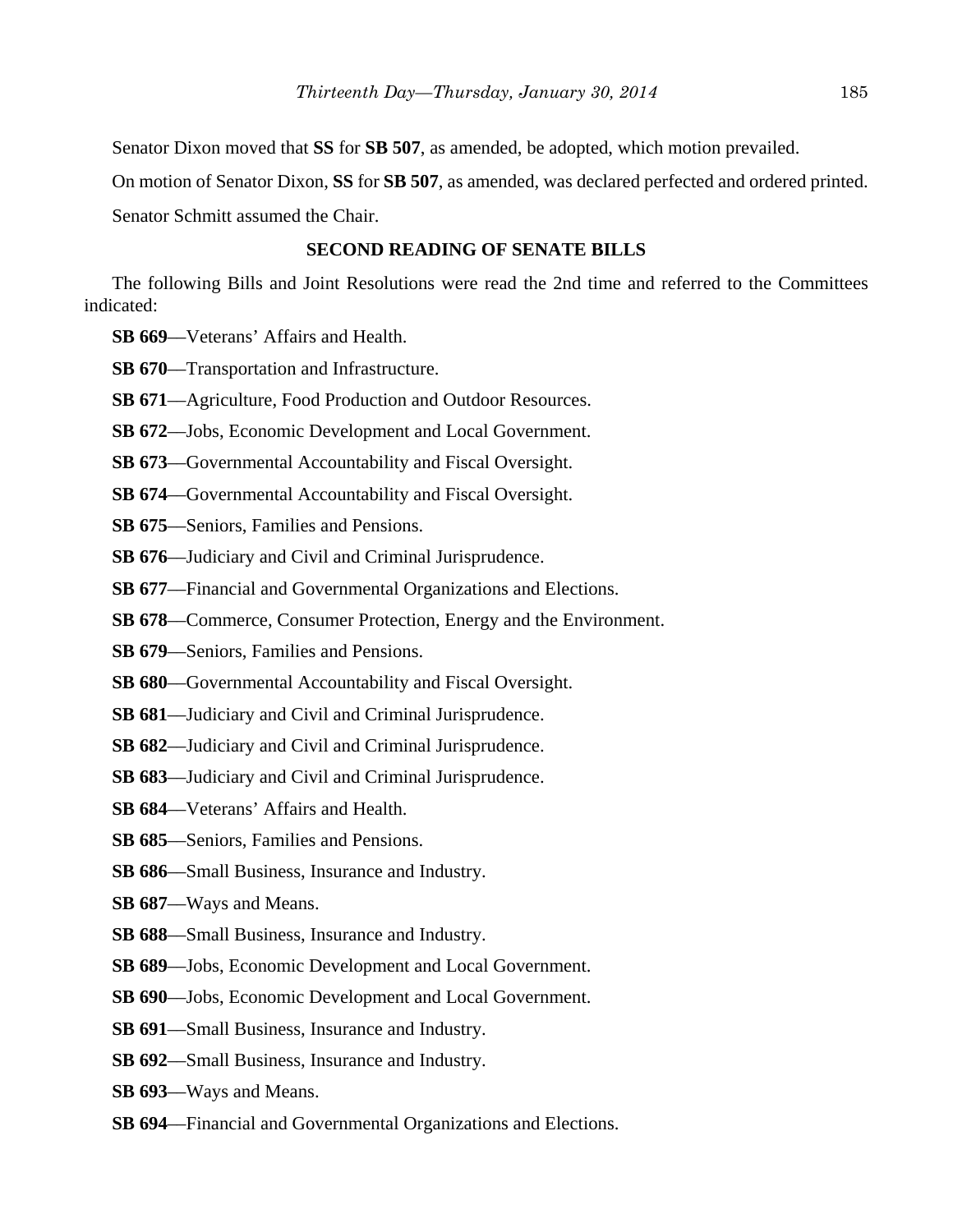- **SB 695**––Judiciary and Civil and Criminal Jurisprudence.
- **SB 696**––Transportation and Infrastructure.
- **SB 697**––Appropriations.
- **SB 698**––Jobs, Economic Development and Local Government.
- **SB 699**––Education.
- **SB 700**––Financial and Governmental Organizations and Elections.
- **SB 701**––Education.
- **SB 702—Commerce, Consumer Protection, Energy and the Environment.**
- **SB 703**––Judiciary and Civil and Criminal Jurisprudence.
- **SB 704**––Financial and Governmental Organizations and Elections.
- **SB 705**––General Laws.
- **SB 706**—Judiciary and Civil and Criminal Jurisprudence.
- **SB 707**—Transportation and Infrastructure.
- **SB 708**––Financial and Governmental Organizations and Elections.
- **SB 709**––Veterans' Affairs and Health.
- **SB 710**—Judiciary and Civil and Criminal Jurisprudence.
- **SB 711**––Jobs, Economic Development and Local Government.
- **SB 712**––Seniors, Families and Pensions.
- **SB 713**––Financial and Governmental Organizations and Elections.
- **SRB 714––Governmental Accountability and Fiscal Oversight.**
- **SRB 715––Governmental Accountability and Fiscal Oversight.**
- **SB 716**––Veterans' Affairs and Health.
- **SB 717**––Financial and Governmental Organizations and Elections.
- **SB 718**––Small Business, Insurance and Industry.
- **SB 719**––Education.
- **SB 720––Seniors, Families and Pensions.**
- **SB 721**––Financial and Governmental Organizations and Elections.
- **SB 722**––Education.
- **SB 723**––Governmental Accountability and Fiscal Oversight.
- **SB 724**––Judiciary and Civil and Criminal Jurisprudence.
- **SJR 36**—Judiciary and Civil and Criminal Jurisprudence.
- **SJR 37**––Judiciary and Civil and Criminal Jurisprudence.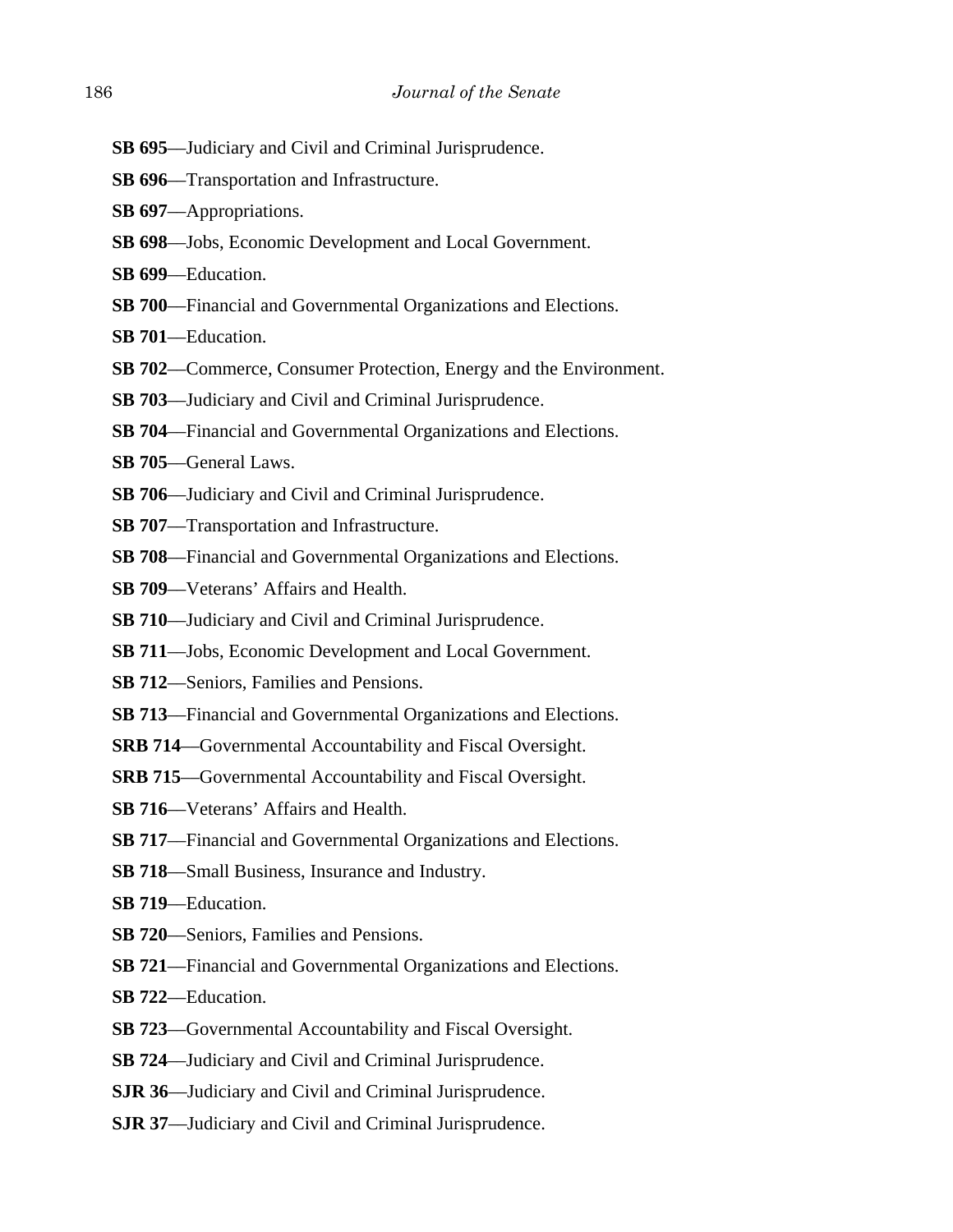**SJR 38**––General Laws.

**SJR 39**––Financial and Governmental Organizations and Elections.

**SJR 40**—Jobs, Economic Development and Local Government.

**SJR 41**––Ways and Means.

**SJR 42**––Rules, Joint Rules, Resolutions and Ethics.

**SJR 43**––Transportation and Infrastructure.

# **HOUSE BILLS ON SECOND READING**

The following Bill was read the 2nd time and referred to the Committee indicated:

**HB 1125**––Financial and Governmental Organizations and Elections.

# **REFERRALS**

President Pro Tem Dempsey referred **SCR 28** and **SCR 29** to the Committee on Rules, Joint Rules, Resolutions and Ethics.

# **SECOND READING OF CONCURRENT RESOLUTIONS**

**SCR 30**—Rules, Joint Rules, Resolutions and Ethics.

# **INTRODUCTIONS OF GUESTS**

Senator Justus introduced to the Senate, the Physician of the Day, Peggy Barjenbruch, M.D., Mexico.

Senator Holsman introduced to the Senate, Janette Rodecap, Jackson County.

Senator Emery introduced to the Senate, John Watson, Durango, Colorado.

On motion of Senator Richard, the Senate adjourned until 4:00 p.m., Monday, February 3, 2014.

# SENATE CALENDAR  $\overline{\phantom{a}}$

# FOURTEENTH DAY–MONDAY, FEBRUARY 3, 2014 \_\_\_\_\_\_

## FORMAL CALENDAR

## SECOND READING OF SENATE BILLS

SB 725-Nieves SB 726-Chappelle-Nadal SB 727-Chappelle-Nadal SB 728-Sifton SB 729-Romine

SB 730-Nasheed SB 731-Nasheed SB 732-Keaveny SB 733-Schaefer SB 734-Cunningham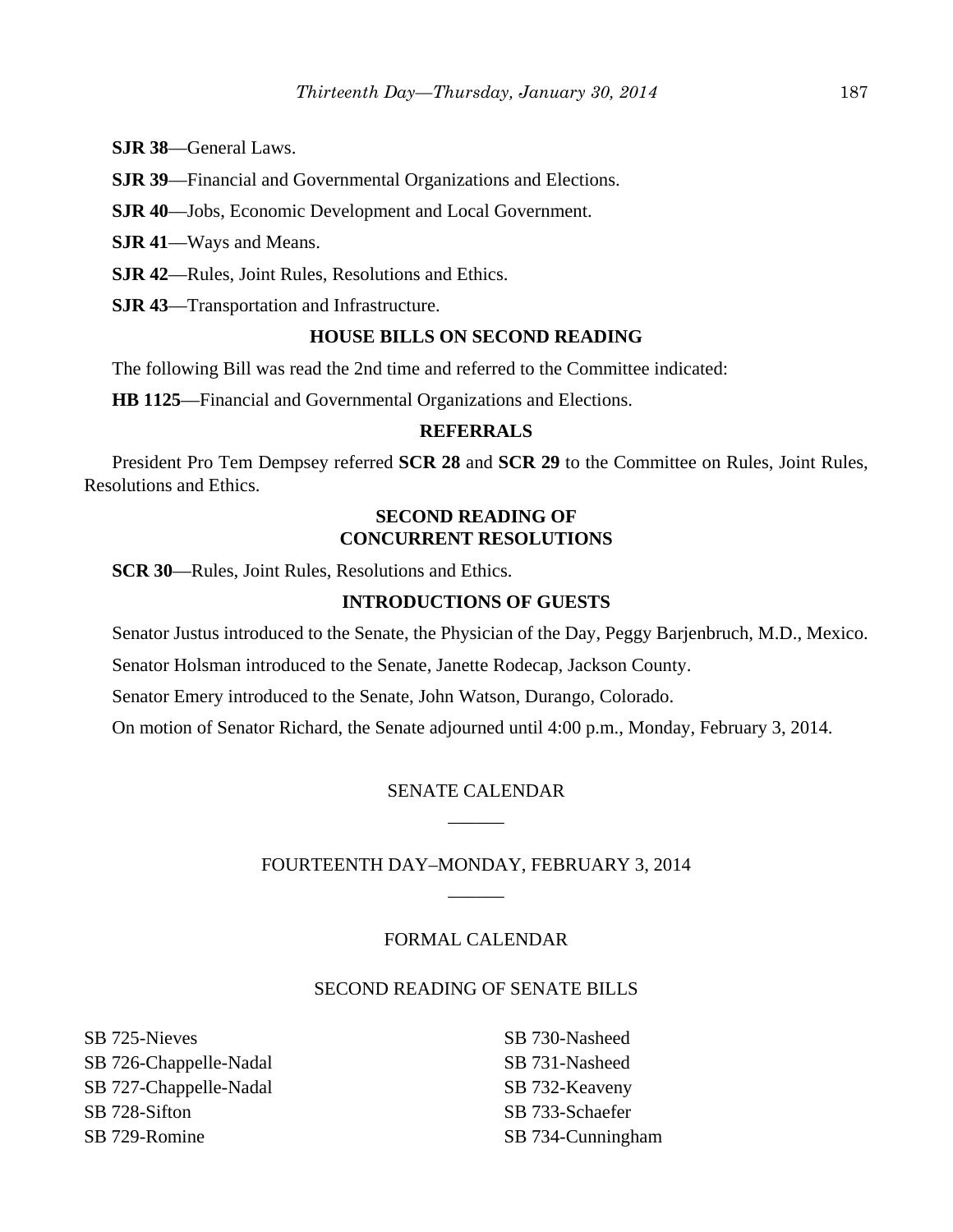SB 735-Brown SB 736-Sater SB 737-Walsh SB 738-Walsh SB 739-Romine SB 740-Lamping, et al SB 741-Rupp SB 742-Schmitt SB 743-Schmitt SB 744-Nieves SB 745-Munzlinger SB 746-Munzlinger SB 748-Walsh SB 749-Walsh SB 750-Walsh SB 751-LeVota SB 752-LeVota SB 753-Keaveny SB 754-Sater and Justus SB 755-Wallingford SB 756-Schaefer SB 757-Justus, et al SB 758-Justus SB 759-Sifton SB 760-Chappelle-Nadal SB 761-Wallingford SB 762-Schaefer SB 763-Schaefer SB 764-Lager SB 765-Chappelle-Nadal SB 766-Keaveny SB 767-Schmitt, et al SB 768-Pearce SB 769-Pearce SB 770-Wallingford SB 771-Sater SB 772-Lamping SB 773-Rupp SB 774-Dempsey SB 775-Walsh SB 776-Nieves

SB 777-Nieves SB 778-Nieves SB 779-Munzlinger SB 780-LeVota SB 781-LeVota SB 782-Romine SB 783-Romine SB 784-Romine SB 785-Kehoe SB 786-Schmitt SB 787-Justus SB 788-Brown SB 789-Dixon SB 790-Dixon SB 791-Parson and Schaaf SB 792-Parson SB 793-Dixon SB 794-Chappelle-Nadal SB 795-Lager SB 796-Parson SB 797-Nieves SB 798-Emery SB 799-Emery SB 800-Romine SB 801-Holsman SB 802-Dixon SB 803-Justus SB 804-Schaaf SB 805-Justus SB 806-LeVota SB 807-LeVota and Curls SB 808-Wasson SB 809-Wasson SB 810-Holsman SB 811-Schaaf SJR 44-Schaefer SJR 45-Silvey SJR 46-Emery SJR 47-Lager SJR 48-Kehoe